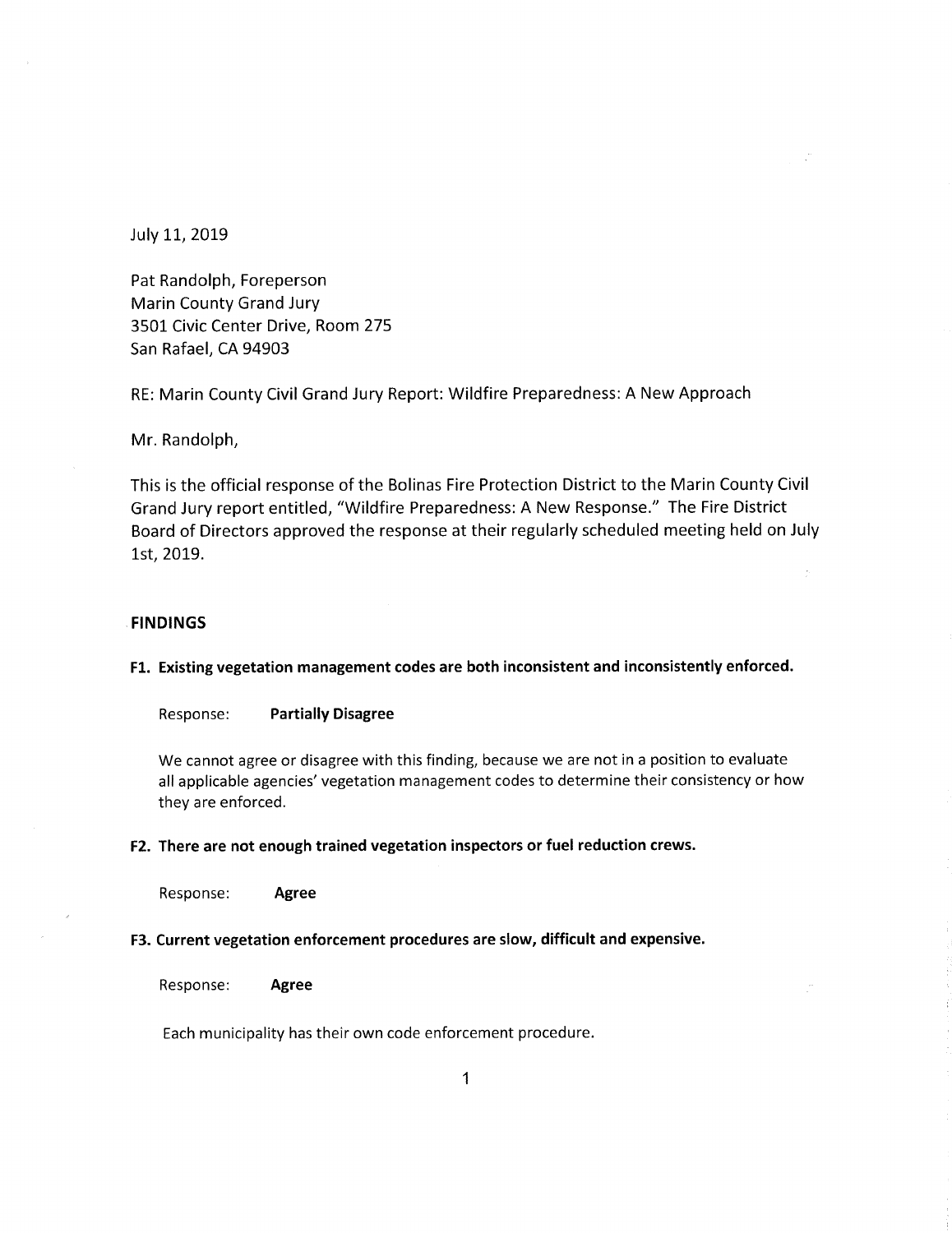**F4. Government agencies and safety authorities cannot currently manage vegetation on public lands.** 

### Response: **Partially Disagree**

We cannot agree or disagree with this finding, because we are not in a position to evaluate how all applicable government agencies and safety authorities are currently managing vegetation on public lands. However, in Bolinas it is apparent that public lands are not managed properly in regards to hazardous fuel mitigation.

**FS. All property owners are responsible for vegetation management on their property, yet they are not sufficiently educated about vegetation management and many do not have the physical and financial resources to create defensible space.** 

#### Response: **Partially Disagree**

Some education has been provided through fire agencies and Firesafe Marin. There are regular community meetings and updates including online resources (Fire Safe Marin) and social media campaigns. We continue to strive to educate and motivate the public on issues surrounding defensible space. We agree there are sections of the population that may not have the physical or financial means to complete necessary work.

## **F6. Wildfire preparedness education is inconsistent and fails to reach most citizens, especially parents of young children.**

#### Response: **Partially Disagree**

The messages and information are consistent countywide amongst the fire agencies and Fire Safe Marin. We agree the demographics of our hosted meetings/forums and exercises generally lack a younger demographic especially those with kids.

### **F7. The most effective method of education is person to person in neighborhoods.**

Response: **Agree** 

Defensible space home evaluations with a trained professional are the preferred and best method for educating the public and greater community. Although face to face communication is preferred, staffing limitations and time constraints don't allow this approach to be feasible for the entire community. There are multiple approaches that need to be taken with public education.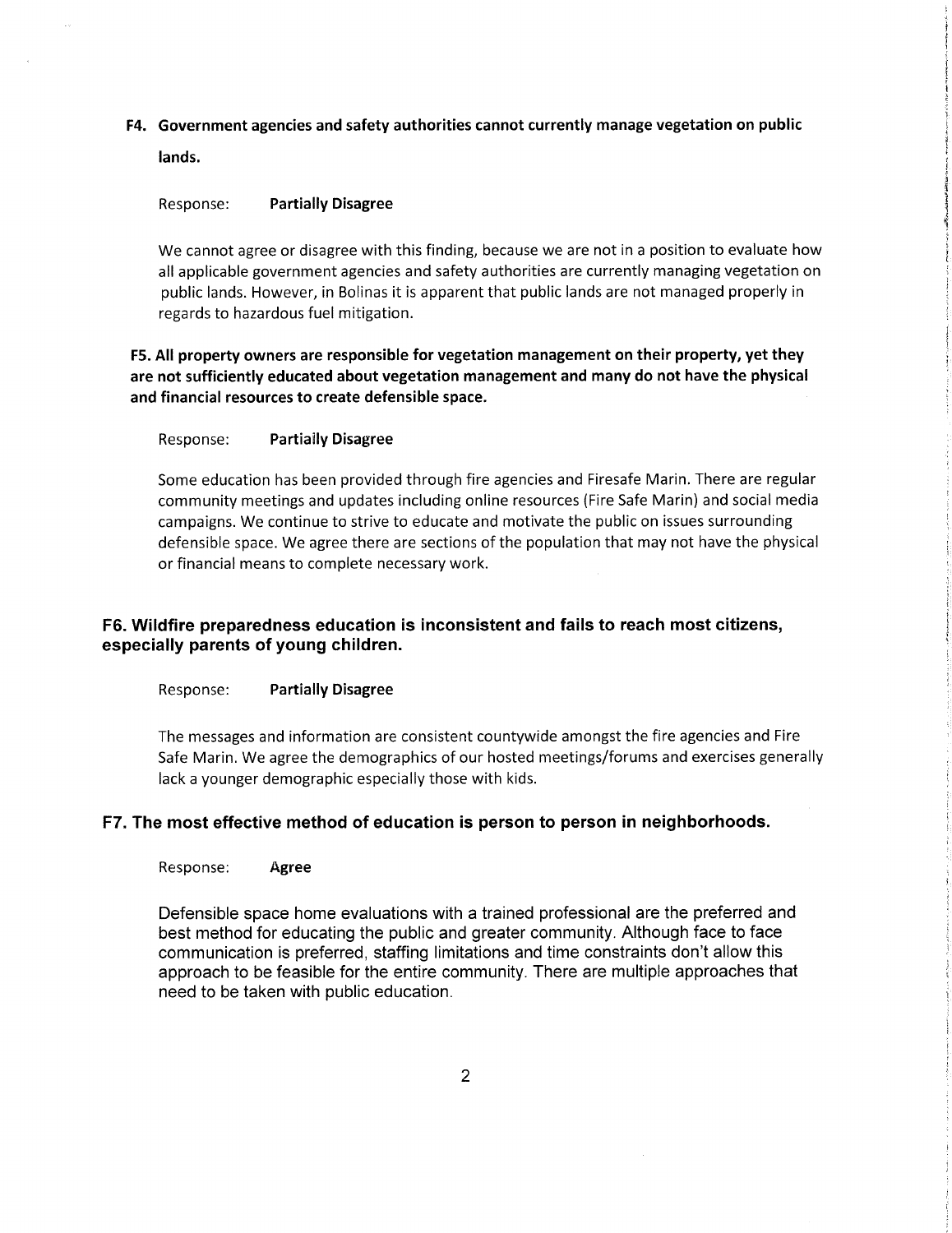F8. Although Marin has 30 plus Firewise neighborhoods, the most in California, they only **cover a small percentage of population and land.** 

Response: **Agree** 

Firewise Communities are a great mechanism for bringing communities/neighborhoods together. They provide an organized approach to reducing hazards and risks.

# **F9. Sufficient public funds have not been provided to sustain comprehensive wildfire preparedness education.**

Response: **Agree** 

Generally, fire agencies are funded for the response and mitigation of emergency incidents. Development into the WUI, climate change and recent major fires are requiring resources greater than those available by local municipalities.

## **F10. Educating the public requires a different set of skills than firefighters usually have.**

#### Response: **Disagree**

Firefighters have experiences that add value to educating the public; however, they also have other pressing responsibilities. Dedicated public education staff and defensible space home evaluators can spend more quality time on task than Firefighters.

# **F11. Any hesitation to use the WEA system can be deadly even if its alerts might reach people outside of its intended target zone.**

#### Response: **Disagree**

The WEA system is not geographically specific and can bleed over to areas where evacuations are not necessary, adding unnecessary traffic to already congested roadways impeding egress of those most affected. We agree it is a useful tool but must be coordinated between the incident commander and Sheriff's OES.

# **F12. Alert Marin sends the most accurately targeted warnings to endangered populations, but it reaches too few residents because it is not well publicized. Both Alert Marin and Nixle require opt-in registration, a serious design flaw.**

Response: **Partially Disagree** 

Alert Marin information is advertised and spoken about at almost every event hosted by Fire Departments, information is available on most if not all agencies web-sites. Additionally, information on Alert Marin is included in property tax mailings. Nixle and Alert Marin are two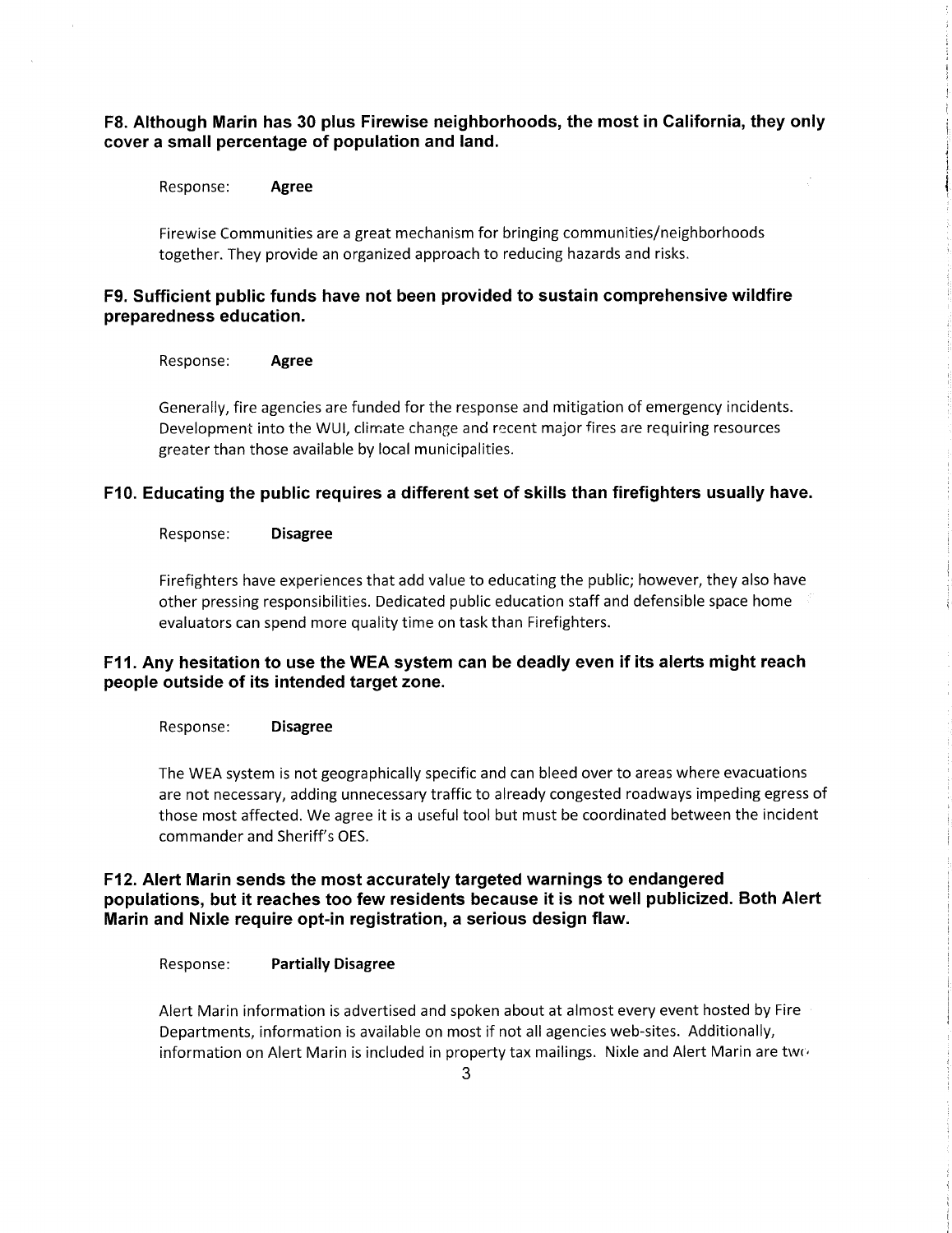very different systems. Nixie by design is an opt-in solution providing general information to the public. Alert Marin is an Opt-out system by design used to provide instruction or direction to the public. Hardline and voice over internet protocol (VOIP) data is purchased and requires residents to Opt-out. Currently, cellular data is not available to purchase. State Law will need to change for cellular information to be an Opt-out component.

**F13. Sirens could be a useful and reliable warning system if their numbers and locations were increased to broaden their reach and if they were enhanced with a customized message through LRAD.** 

#### Response: **Partially Disagree**

Long Range Acoustical Device (LRAD) is the name brand of one type of acoustical notification system. This system may have limited reach and limited ability to be heard inside a building. Local testing has provided mixed results based on topography and other outdoor existing nois... This type of system does have valuable application in some areas within the County.

# **F14. In the WUI and in many town centers, infrastructure and roads are inadequate for mass evacuations.**

#### Response: **Agree.**

Marin County has many narrow roads with limited access and overgrown vegetation. Much of the vegetation encroachment into the road right of way is the responsibility of the homeowners. Bolinas has roads that have become overgrown and either public land is not maintained or no one takes ownership of the unincorporated roads. Bolinas like other coastal rural towns has one road in and one road out. It is unknown how the infrastructure would hold up in a mass evacuation, but Bolinas has agreed to participate in a UC Berkeley traffic modeling study to look at this specifically.

# **F15. Evacuation routes are dangerously overgrown with vegetation and many evacuation routes are too narrow to allow safe passage in an emergency.**

#### Response: **Agree**

Marin County has many narrow roads with limited access and overgrown vegetation. Much of the vegetation encroachment into the road right of way is the responsibility of the homeowners. Public works agencies regularly work with fire agencies identifying and working in the most critical areas that they have jurisdiction over.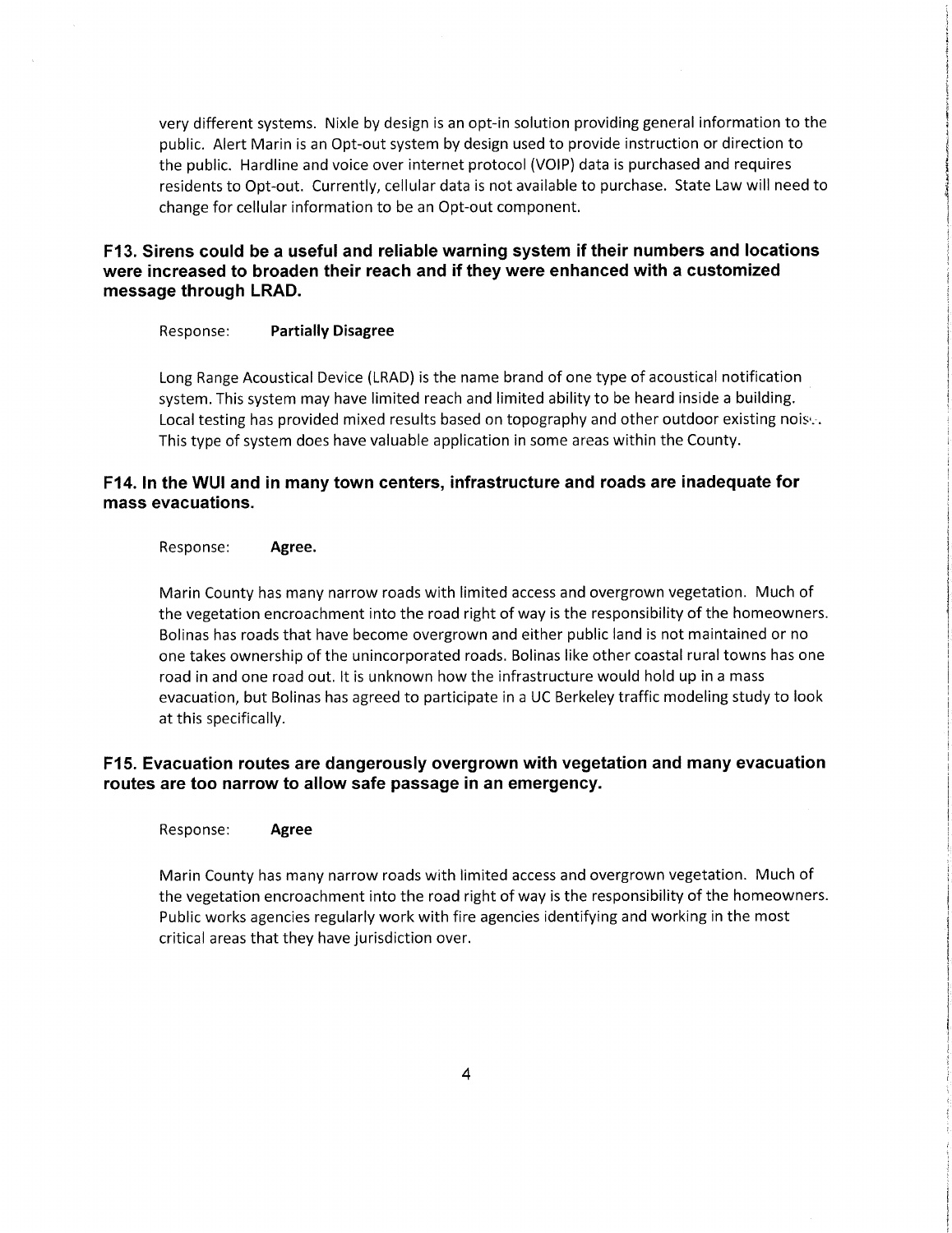# **F16. Emergency planners often do not publicize evacuation routes due to their mistrust of the public.**

#### Response: **Disagree**

It is not an issue of mistrust with the public. In 2009 the Marin County Fire Agencies developed mutual threat zone maps, pre-identifying primary and secondary evacuation routes as well as evacuation zones. This information is available for first responders to access in conventional paper maps or online. It has also been made available to mutual aid responders outside of Marin County. The fire agencies are in the process of making these maps publically available. We do caution residents to take personal responsibility and identify and regularly travel different routes away from their home. Wildland fires can be very dynamic and depending on wind and topography can change direction with little to no warning.

# **F17. Town councils, planners, and public works officials have not addressed traffic choke points and, in some instances, they have created obstacles to traffic flow by the installation of concrete medians, bumpouts, curbs, speed bumps, and lane reductions.**

Response: **Agree** 

Town councils, planners and public works officials should consider the potential for use of roadways as evacuation routes when they approve, plan and implement infrastructure projects.

# **F18. No studies have been performed to determine how long it would take to evacuate entire communities via existing evacuation corridors.**

Response: **Agree** 

We are unaware of any studies performed on how long it would take to evacuate entire communities. Bolinas is looking at a study that would look specifically at this in a hope to find ways to expedite mass evacuation.

# **F19. The implementation of traffic-light sequencing and coordination to allow mass egress, and the conversion of two-way roads into one-way evacuation routes to ease traffic congestion, are dangerously delayed and years away from being implemented.**

### Response: **Partially Disagree**

We agree with the implementation of traffic-light sequencing and coordination to allow mass egress, and the conversion of two-way roads into one-way evacuation routes to ease traffic congestion, but we are not in a position to evaluate whether they have been "dangerously delayed" or how many years they are away from being implemented. It should be noted that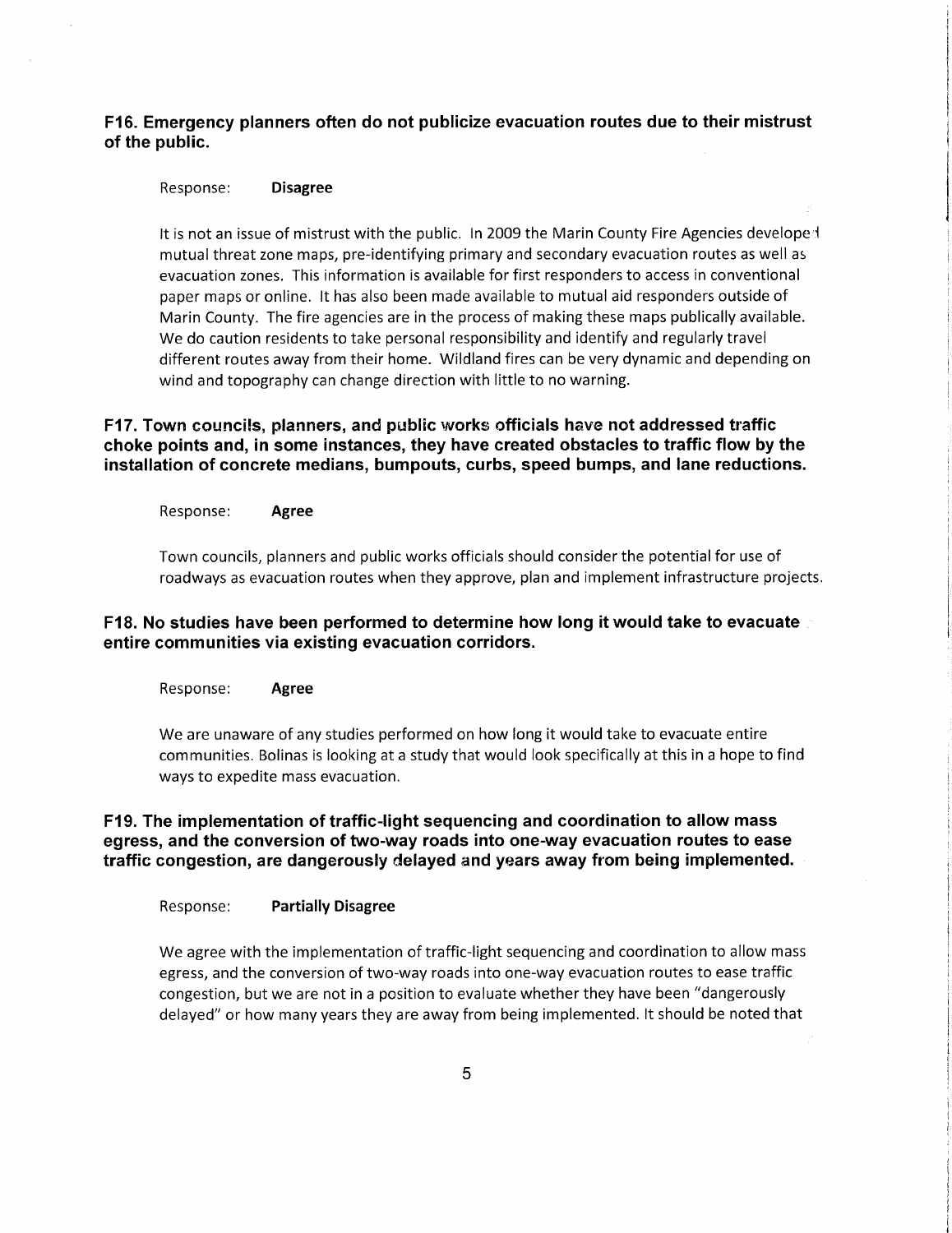Bolinas doesn't have any traffic lights and turning both lanes into one direction flow would prevent all emergency access into the town of Bolinas.

# **F20. Public transit is a neglected asset of emergency response preparedness: all operators except one transit agency are left out of the command structure and none is integrated into the emergency radio communication system MERA.**

#### Response: Partially Disagree

We cannot agree or disagree with this finding as we are not in a position to know how or whether public transit is neglected. We disagree with the statement that no public transit is integrated into the MERA system because we are aware that Transit Authority of Marin is represented on the MERA Board.

### **F21. A bureaucratic culture of complacency and inertia exists in Mann. Government often fails to act quickly to repair known gaps in emergency preparedness, to think flexibly, and to prioritize safety in its planning and policies.**

### Response: Partially Disagree

Marin's fire agencies work exceptionally well together; most recently a coordinated effort between cities, towns and fire agencies to hire a countywide disaster coordinator is evidence of this success.

### **F22. No countywide comprehensive, coordinated policies have been made and no funds have been allocated to prepare for wildfires.**

Response: Partially Disagree

While we are unaware of available funding on a countywide level to prepare for wildfires, there are several coordinated documents, policies and procedures within Marin County including mutual threat zone plan, Community Wildfire Protection Plan, the 2017 North Bay Lessons Learned report and a countywide disaster mitigation plan.

#### **RECOMMENDATIONS (R1, R3-13, R15)**

### **R1. Create a comprehensive, countywide vegetation management plan that includes vegetation along evacuation routes, a campaign to mobilize public participation, and lowincome subsidies.**

Response: This recommendation will not be implemented by us as we have no jurisdiction to create a plan on a "countywide" basis. We will participate to the best of our ability as directed by any such countywide plan that is developed.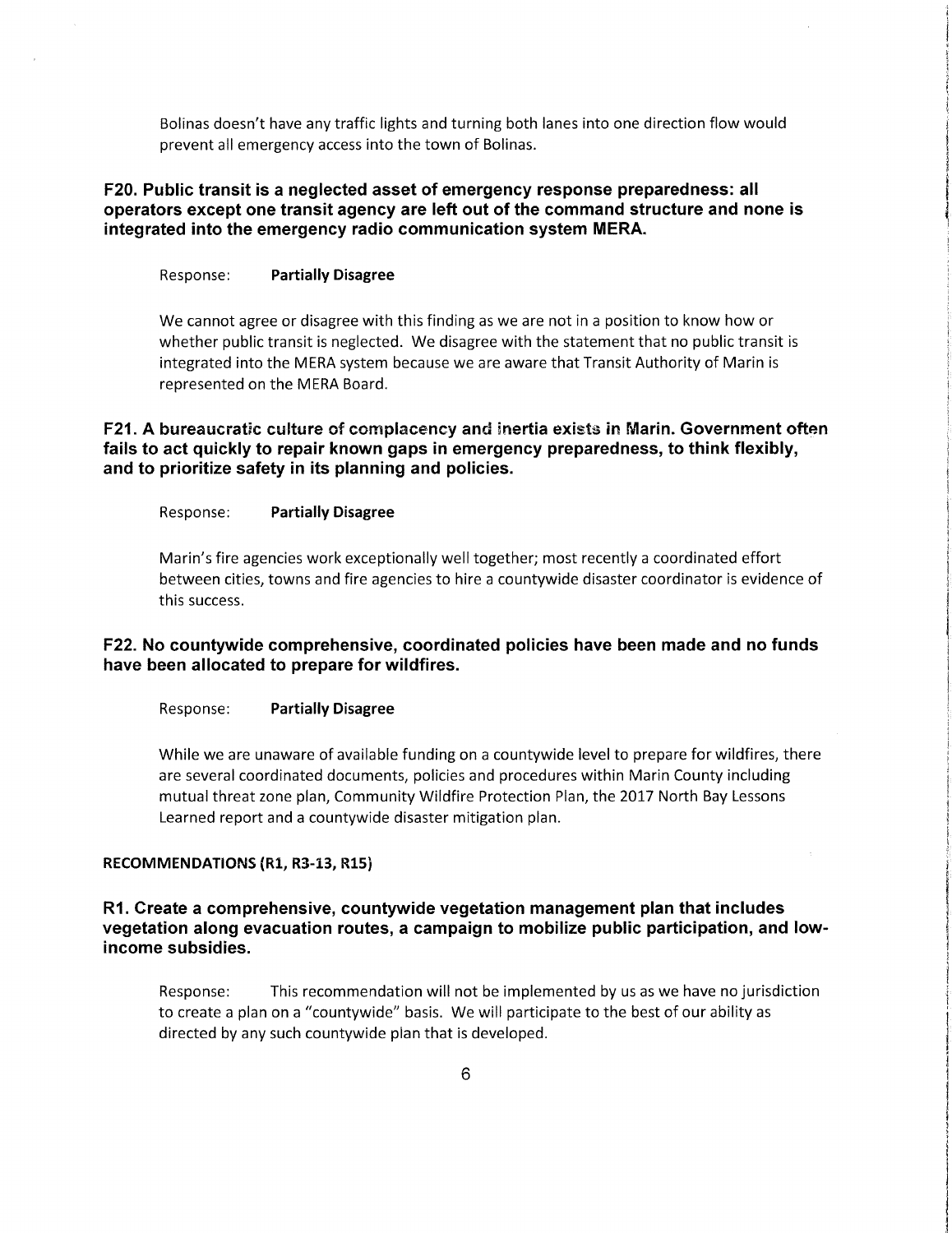# **R3. Develop and implement a fast, streamlined procedure to enforce vegetation citations.**

Response: This recommendation has not been implemented and will be in the future. Through a coordinated and collaborative approach, the Marin cities, towns, County and fire agencies are addressing this recommendation through a countywide wildland initiative. Fire Prevention officers throughout the county are working on a countywide streamlined approach updating codes and processes. It is the intention of the group to implement some items as par: of regular code adoption cycle this fall. Larger scale collaboration and a more streamlined approach will be addressed as part of the Countywide wildland fire initiative. Our first intention is to educate homeowners for cooperative compliance. Without additional resources any efforts to mitigate wildfire threat and risks will be insufficient.

# **R4. Adopt and deliver a comprehensive education program focused on action for all**  residents of Marin on a regular schedule by a team of expert trainers.

Response: This recommendation will not be implemented by us as we do not have jurisdiction to develop a "comprehensive" program for "all residents of Marin". We will participate to the best of our ability as directed by any such countywide program that is developed.

# **R5. Promote the creation of Firewise Communities in every neighborhood by all local jurisdictions.**

Response: This recommendation has not been implemented and will be in the future. Through a coordinated and collaborated approach the Marin cities, towns, County and fire agencies are addressing this recommendation through a county wide wildland initiative. This initiative includes but not limited to:

Firewise community support Support and funding for Fire Safe Marin Public education

Funding will be pursued after public input with a potential ballot initiative in March of 2020.

### **R6. Employ individuals with skills in public speaking, teaching, curriculum design, graphics, web design, advertising, community organization, community relations, and diplomacy to educate the public.**

Response: This recommendation will not be implemented by us, because we do not have, nor do we anticipate ever having, the resources to do so at the level suggested by the recommendation. We will participate to the best of our ability in any such educational programs as are developed and available.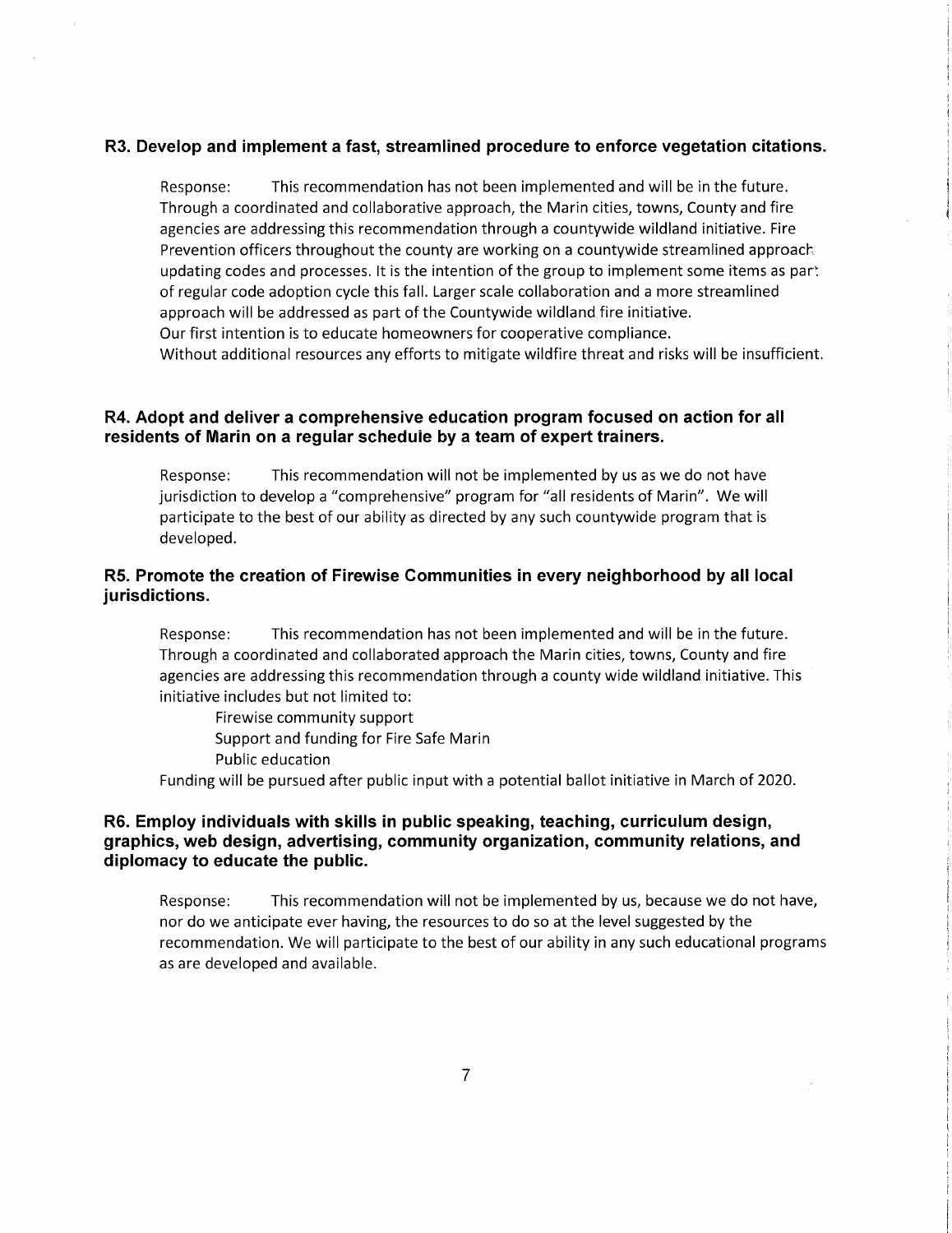### **R7. Collect Marin residents' information and add it to Alert Marin and Nixle databases to make them opt-out systems.**

Response: This recommendation has been partially implemented in that we actively collect contact information for our district's "At-Risk" residents and property owners. As the opportunity becomes available, we will work with the proper authorities to add this information to the appropriate countywide emergency-alert databases.

#### **R8. Expand the use of sirens with LRADs.**

Response: This recommendation requires further analysis. Mechanical and acoustical device alerting systems have limited reach and ability to be heard inside of buildings. Local testing has provided mixed results based on topography and other outdoor existing noise. We are currently researching implementation of a mechanical siren system in our community.

### **R9. Research, develop, and publish plans for the mass movement of populations along designated evacuation routes.**

Response: This recommendation has not been implemented and we are unable to estimate a timeframe for its implementation, but we will participate in its implementation by whatever appropriate authority undertakes to research, develop, and publish such plans.

## **R10. Give the highest priority to mitigating known choke points and to maximizing the capacity of existing evacuation routes.**

Response: This recommendation addresses activities that we have already begun to undertake through our vegetation management plan focused on maintaining emergency access roads. Bolinas has agreed to participate in a UC Berkeley traffic modeling study to look at this specifically.

## **R11. Incorporate and prioritize plans for mass evacuations in all pending and future traffic/road projects along major escape routes.**

Response: This recommendation has not been implemented and we are unable to estimate a timeframe for its implementation, because we have no jurisdiction over traffic and road projects. We will actively participate in any new traffic or road projects in our District with mass evacuations as one priority.

#### **R12. Educate, prepare, and drill for evacuations in all communities.**

Response: This recommendation has been implemented in our community. Education and evacuation drills are held in our District annually.